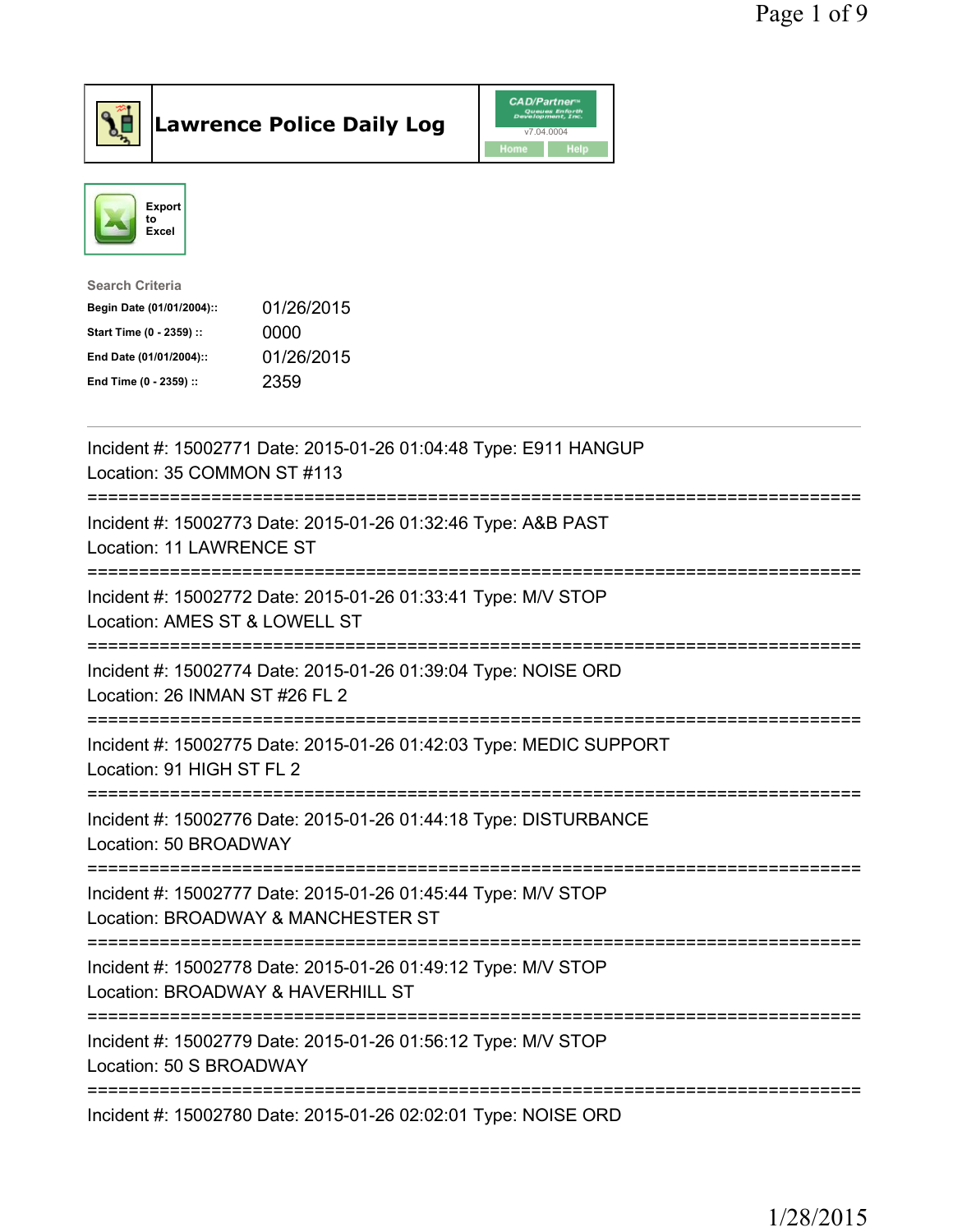| Location: 1 MERRIMACK VIEW CT                                                                                                            |
|------------------------------------------------------------------------------------------------------------------------------------------|
| Incident #: 15002782 Date: 2015-01-26 02:08:07 Type: A&B PAST<br>Location: 19 N BOYLSTON ST<br>===============================           |
| Incident #: 15002781 Date: 2015-01-26 02:08:08 Type: M/V STOP<br>Location: ABBOTT ST & PARKER ST<br>==================================== |
| Incident #: 15002783 Date: 2015-01-26 02:19:07 Type: UNKNOWN PROB<br>Location: 59 BROOKFIELD ST<br>:==========================           |
| Incident #: 15002784 Date: 2015-01-26 02:30:09 Type: M/V STOP<br>Location: ESSEX ST & FRANKLIN ST                                        |
| Incident #: 15002785 Date: 2015-01-26 03:02:51 Type: A&B PAST<br>Location: 98 FARNHAM ST FL 2                                            |
| Incident #: 15002786 Date: 2015-01-26 03:17:00 Type: ALARM/MV<br>Location: TARBOX SCHOOL / 59 ALDER ST                                   |
| Incident #: 15002787 Date: 2015-01-26 03:29:44 Type: TOW OF M/V<br><b>Location: FOSTER ST</b><br>=========================               |
| Incident #: 15002788 Date: 2015-01-26 04:24:51 Type: ALARM/BURG<br>Location: 97 BEACON AV                                                |
| Incident #: 15002789 Date: 2015-01-26 04:45:42 Type: M/V STOP<br>Location: 57 NESMITH ST                                                 |
| Incident #: 15002790 Date: 2015-01-26 04:48:23 Type: ALARM/BURG<br>Location: 112 E HAVERHILL ST #E                                       |
| Incident #: 15002794 Date: 2015-01-26 04:52:47 Type: NOISE ORD<br>Location: 1 MERRIMACK VIEW CT                                          |
| Incident #: 15002791 Date: 2015-01-26 04:59:27 Type: M/V STOP<br>Location: 90 NESMITH ST                                                 |
| ================================<br>Incident #: 15002792 Date: 2015-01-26 05:04:36 Type: ALARM/BURG<br>Location: 126 BERKELEY ST         |
| Incident #: 15002793 Date: 2015-01-26 06:13:10 Type: LOUD NOISE<br>Location: 1 MERRIMACK VIEW CT                                         |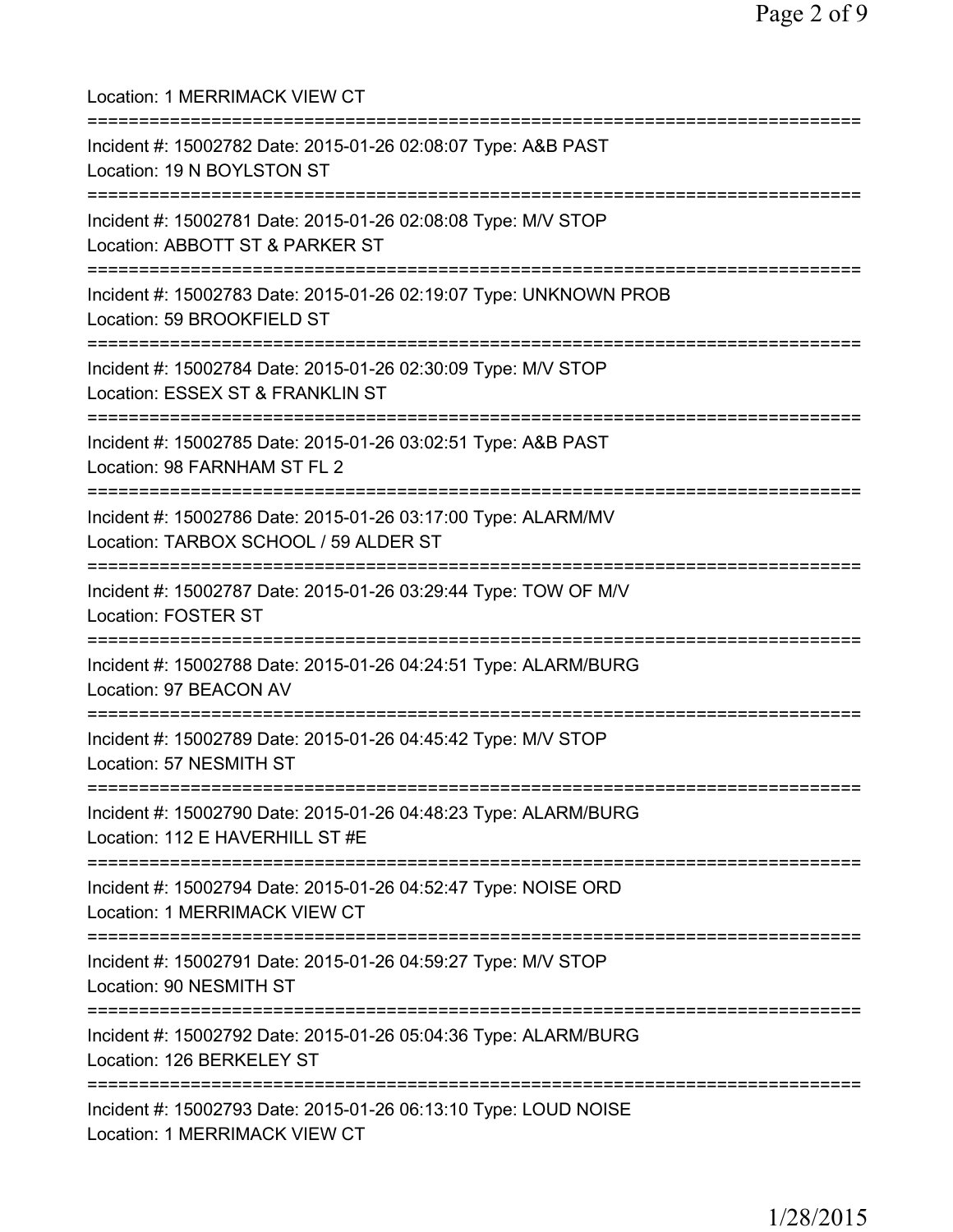| Incident #: 15002795 Date: 2015-01-26 07:11:59 Type: M/V STOP<br>Location: 408 BROADWAY              |
|------------------------------------------------------------------------------------------------------|
| Incident #: 15002796 Date: 2015-01-26 07:14:59 Type: M/V STOP<br>Location: FERRY ST & MARSTON ST     |
| Incident #: 15002797 Date: 2015-01-26 07:18:49 Type: M/V STOP<br>Location: AVON ST & E HAVERHILL ST  |
| Incident #: 15002798 Date: 2015-01-26 07:23:07 Type: M/V STOP<br>Location: 35 COMMON ST              |
| Incident #: 15002799 Date: 2015-01-26 07:28:59 Type: M/V STOP<br>Location: 205 BROADWAY              |
| Incident #: 15002800 Date: 2015-01-26 07:34:46 Type: PARK & WALK<br>Location: BROADWAY               |
| Incident #: 15002801 Date: 2015-01-26 07:35:55 Type: M/V STOP<br>Location: BROOKFIELD ST             |
| Incident #: 15002802 Date: 2015-01-26 07:45:59 Type: ALARMS<br>Location: 70 SHEPARD ST               |
| Incident #: 15002803 Date: 2015-01-26 07:48:02 Type: M/V STOP<br>Location: 616 ESSEX ST              |
| Incident #: 15002804 Date: 2015-01-26 07:55:53 Type: M/V STOP<br>Location: 345 HAVERHILL ST          |
| Incident #: 15002805 Date: 2015-01-26 08:01:54 Type: KEEP PEACE<br>Location: 81 BROOK ST             |
| Incident #: 15002806 Date: 2015-01-26 08:02:05 Type: DOMESTIC/PROG<br>Location: 43 SPRINGFIELD ST #3 |
| Incident #: 15002807 Date: 2015-01-26 08:08:06 Type: SUICIDE ATTEMPT<br>Location: 572 ESSEX ST #6C   |
| Incident #: 15002808 Date: 2015-01-26 08:25:00 Type: ALARMS<br>Location: 18 FRANKLIN ST              |
|                                                                                                      |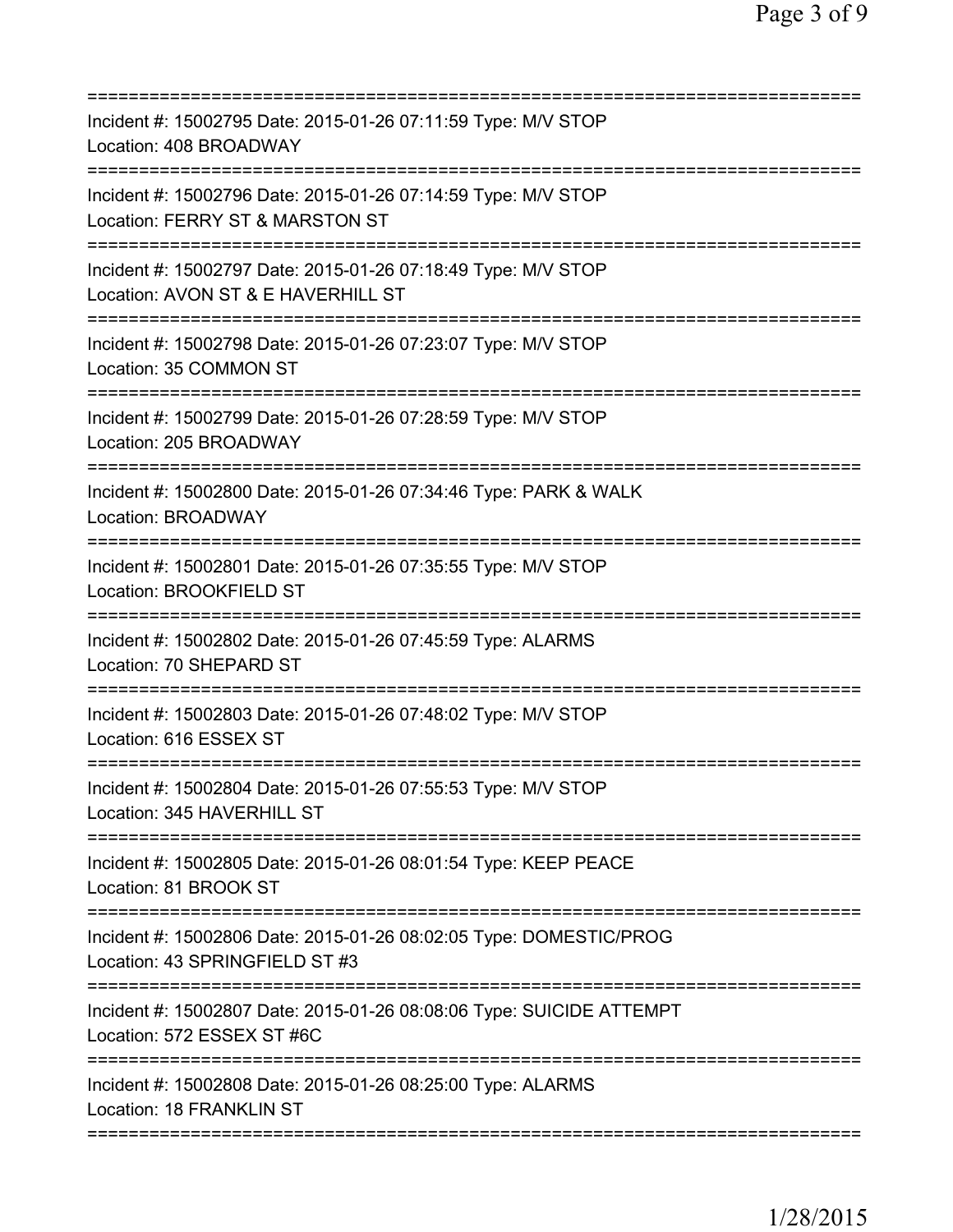| Incident #: 15002810 Date: 2015-01-26 08:27:25 Type: STOL/MV/PAS<br>Location: 312 WATER ST                                                             |
|--------------------------------------------------------------------------------------------------------------------------------------------------------|
| Incident #: 15002809 Date: 2015-01-26 08:31:24 Type: ALARM/BURG<br>Location: EMBLEM STORE / 490 ESSEX ST                                               |
| Incident #: 15002811 Date: 2015-01-26 08:38:24 Type: TOW/ABANDONED<br>Location: 103 ABBOTT ST                                                          |
| Incident #: 15002812 Date: 2015-01-26 08:52:30 Type: M/V STOP<br>Location: 490 ESSEX ST                                                                |
| Incident #: 15002813 Date: 2015-01-26 09:21:25 Type: AUTO ACC/NO PI<br>Location: E HAVERHILL ST & PROSPECT ST                                          |
| Incident #: 15002814 Date: 2015-01-26 09:38:37 Type: MAL DAMAGE<br>Location: 531 HAVERHILL ST FL 3RDFL                                                 |
| Incident #: 15002815 Date: 2015-01-26 09:49:49 Type: INVEST CONT<br>Location: 88 PHILLIPS ST                                                           |
| Incident #: 15002816 Date: 2015-01-26 09:53:51 Type: SUS PERS/MV<br>Location: BURGER KING / 187 BROADWAY                                               |
| Incident #: 15002817 Date: 2015-01-26 10:00:37 Type: TOW/REPOSSED<br>Location: 6 MARSHALLS WY                                                          |
| Incident #: 15002818 Date: 2015-01-26 10:04:45 Type: SUS PERS/MV<br>Location: BROADWAY & HAVERHILL ST                                                  |
| ===============================<br>Incident #: 15002819 Date: 2015-01-26 10:27:41 Type: M/V STOP<br>Location: BEACON ST & GLENN ST                     |
| Incident #: 15002820 Date: 2015-01-26 10:30:45 Type: SUS PERS/MV<br>Location: 50 BROADWAY                                                              |
| ==============================<br>Incident #: 15002821 Date: 2015-01-26 10:59:22 Type: HARASSMENT<br>Location: LAWRENCE HIGH SCHOOL / 233 HAVERHILL ST |
| Incident #: 15002822 Date: 2015-01-26 11:24:30 Type: MEDIC SUPPORT<br>Location: 381 CHESTNUT ST #APT118                                                |
| Incident #: 15002823 Date: 2015-01-26 11:52:00 Type: MISC                                                                                              |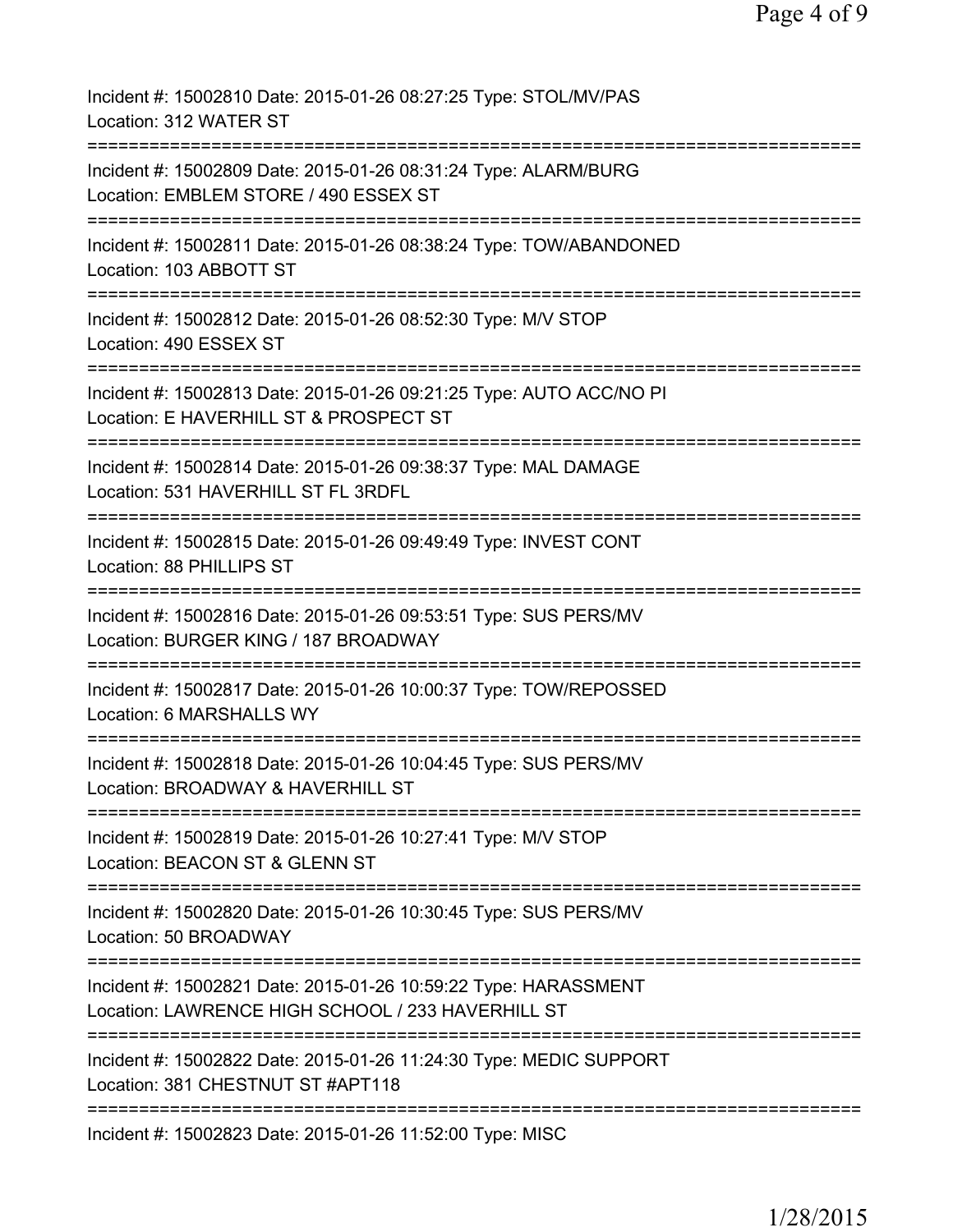Location: 311 E HAVERHILL ST =========================================================================== Incident #: 15002824 Date: 2015-01-26 11:58:04 Type: AUTO ACC/UNK PI Location: FRANKLIN ST & METHUEN ST =========================================================================== Incident #: 15002825 Date: 2015-01-26 12:04:52 Type: CK WELL BEING Location: 15 COLUMBUS AV =========================================================================== Incident #: 15002826 Date: 2015-01-26 12:20:39 Type: CK WELL BEING Location: HAFFNERS CAR WASH / 330 S BROADWAY =========================================================================== Incident #: 15002827 Date: 2015-01-26 12:22:18 Type: MV/BLOCKING Location: 17 WALNUT ST =========================================================================== Incident #: 15002828 Date: 2015-01-26 12:33:55 Type: ALARM/BURG Location: RHOADES RESD / 24 JEFFERSON ST =========================================================================== Incident #: 15002829 Date: 2015-01-26 12:49:01 Type: AUTO ACC/NO PI Location: ANDOVER ST & BEACON ST =========================================================================== Incident #: 15002830 Date: 2015-01-26 12:53:06 Type: MISC Location: 8 GRACE TER #9 FL 2 =========================================================================== Incident #: 15002831 Date: 2015-01-26 13:03:49 Type: KEEP PEACE Location: 25-27 BYRON AV =========================================================================== Incident #: 15002832 Date: 2015-01-26 13:08:02 Type: AUTO ACC/NO PI Location: 7 WINTER ST =========================================================================== Incident #: 15002833 Date: 2015-01-26 13:25:39 Type: SUS PERS/MV Location: 43-45 FLORAL ST =========================================================================== Incident #: 15002834 Date: 2015-01-26 14:10:33 Type: GUN CALL Location: 146 FARNHAM ST =========================================================================== Incident #: 15002835 Date: 2015-01-26 14:23:43 Type: DOMESTIC/PROG Location: 55 JUNIPER ST FL 1ST =========================================================================== Incident #: 15002836 Date: 2015-01-26 14:30:04 Type: WARRANT SERVE Location: 90 LOWELL ST =========================================================================== Incident #: 15002837 Date: 2015-01-26 14:37:02 Type: AUTO ACC/NO PI Location: ANDOVER ST & BEACON ST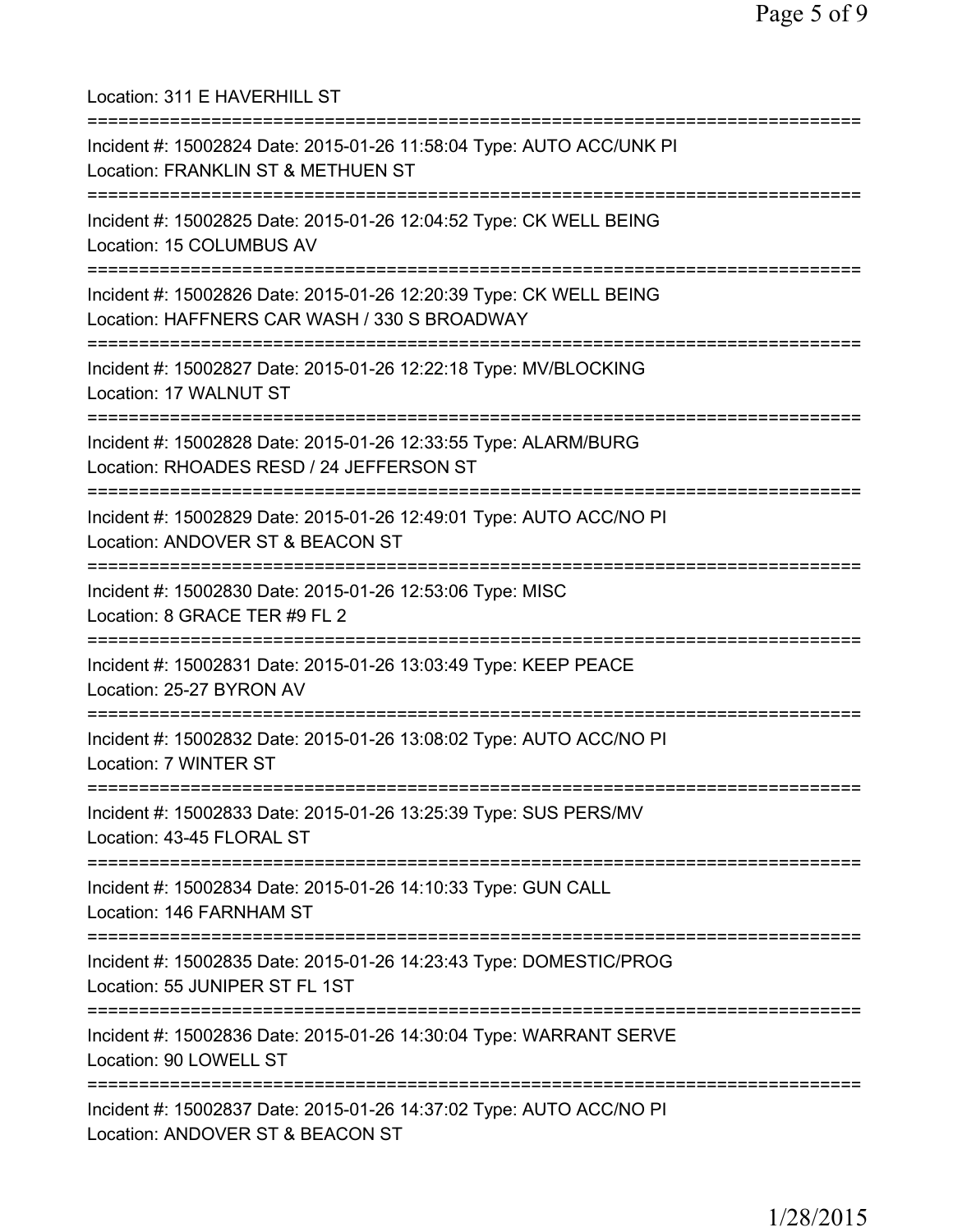| Incident #: 15002838 Date: 2015-01-26 14:39:09 Type: A&B PAST<br>Location: 55 JUNIPER ST FL 1                                                         |
|-------------------------------------------------------------------------------------------------------------------------------------------------------|
| Incident #: 15002839 Date: 2015-01-26 15:05:04 Type: CK WELL BEING<br>Location: 20 SARGENT ST #APT 2                                                  |
| Incident #: 15002840 Date: 2015-01-26 15:20:28 Type: KEEP PEACE<br>Location: 243 S BROADWAY                                                           |
| Incident #: 15002841 Date: 2015-01-26 15:29:14 Type: SUS PERS/MV<br>Location: 250 SALEM ST FL 1                                                       |
| Incident #: 15002842 Date: 2015-01-26 15:33:38 Type: MEDIC SUPPORT<br>Location: ARLINGTON SCHOOL / 150 ARLINGTON ST                                   |
| Incident #: 15002843 Date: 2015-01-26 15:35:20 Type: MV/BLOCKING<br>Location: 700 ESSEX ST                                                            |
| Incident #: 15002844 Date: 2015-01-26 15:47:02 Type: AUTO ACC/NO PI<br>Location: DONOVAN LIQUORS / 175 S BROADWAY<br>================================ |
| Incident #: 15002845 Date: 2015-01-26 15:58:39 Type: IDENTITY THEFT<br>Location: 131 HAVERHILL ST #1                                                  |
| Incident #: 15002847 Date: 2015-01-26 16:07:12 Type: HIT & RUN M/V<br>Location: GUILMETTE SCHOOL / 80 BODWELL ST                                      |
| Incident #: 15002846 Date: 2015-01-26 16:07:28 Type: MAL DAMG PROG<br>Location: GENERAL ST & UNION ST<br>============================                 |
| Incident #: 15002848 Date: 2015-01-26 16:13:22 Type: SUS PERS/MV<br>Location: 21 BLAKELIN ST                                                          |
| Incident #: 15002849 Date: 2015-01-26 16:27:15 Type: SEARCHWARRANT<br>Location: 393 HAMPSHIRE ST                                                      |
| Incident #: 15002850 Date: 2015-01-26 16:34:29 Type: ALARM/BURG<br>Location: HERMAN RESD / 49 CORBETT RD                                              |
| Incident #: 15002851 Date: 2015-01-26 16:42:18 Type: HIT & RUN M/V<br>Location: 215 BOXFORD ST                                                        |
|                                                                                                                                                       |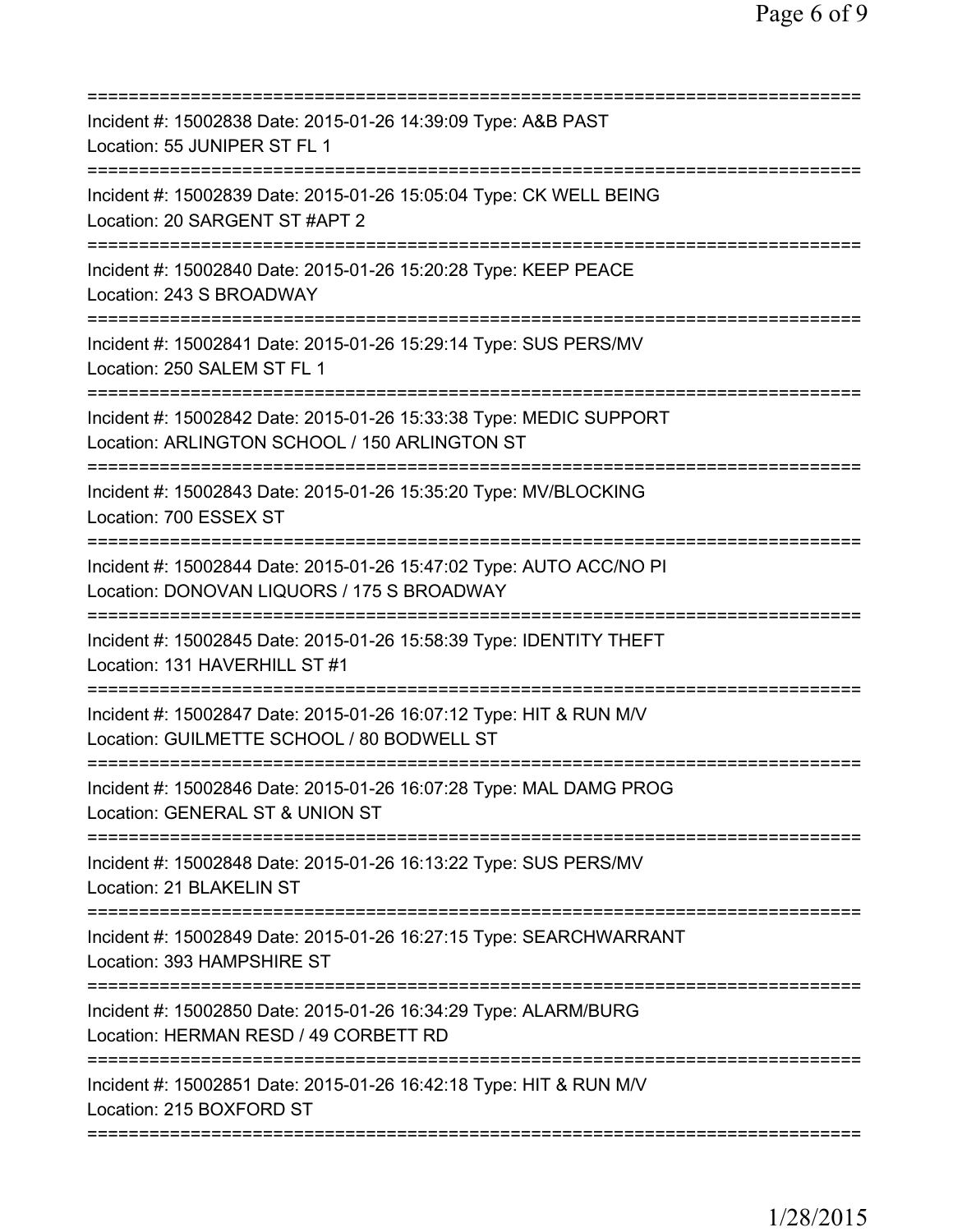| Incident #: 15002852 Date: 2015-01-26 16:45:50 Type: AUTO ACC/NO PI<br>Location: AUTO ZONE / 380 BROADWAY                                 |
|-------------------------------------------------------------------------------------------------------------------------------------------|
| Incident #: 15002853 Date: 2015-01-26 16:55:17 Type: RECOV/STOL/MV<br>Location: MARBLE AV & WATER ST                                      |
| Incident #: 15002854 Date: 2015-01-26 17:37:41 Type: MISSING PERS<br>Location: 455 HAMPSHIRE ST                                           |
| Incident #: 15002855 Date: 2015-01-26 17:53:54 Type: M/V STOP<br>Location: MARKET ST & PARKER ST<br>=======                               |
| Incident #: 15002856 Date: 2015-01-26 17:57:45 Type: LOCKOUT<br>Location: SACRED HEART PARISH / 321 S BROADWAY                            |
| Incident #: 15002857 Date: 2015-01-26 18:03:39 Type: AUTO ACC/NO PI<br>Location: 99 AMESBURY ST<br>====================================== |
| Incident #: 15002858 Date: 2015-01-26 18:13:39 Type: SUICIDE ATTEMPT<br>Location: 28 BYRON AV FL 2                                        |
| Incident #: 15002859 Date: 2015-01-26 18:38:31 Type: MV/BLOCKING<br>Location: 65 LEXINGTON ST<br>====================================     |
| Incident #: 15002860 Date: 2015-01-26 18:46:17 Type: GENERAL SERV<br><b>Location: CENTRAL BRIDGE</b>                                      |
| Incident #: 15002861 Date: 2015-01-26 19:37:17 Type: MISSING PERS<br>Location: 115 E HAVERHILL ST                                         |
| Incident #: 15002862 Date: 2015-01-26 19:54:59 Type: A&B PROG<br>Location: 197 MT VERNON ST FL 1                                          |
| :============<br>Incident #: 15002863 Date: 2015-01-26 19:57:11 Type: MAN DOWN<br>Location: BROADWAY & ESSEX ST                           |
| Incident #: 15002864 Date: 2015-01-26 19:59:24 Type: ALARM/BURG<br>Location: 160 WINTHROP AV                                              |
| Incident #: 15002865 Date: 2015-01-26 20:04:31 Type: FIGHT<br>Location: 11 BRADFORD ST FL 1                                               |
| Incident #: 15002866 Date: 2015-01-26 20:21:50 Type: BUILDING CHK                                                                         |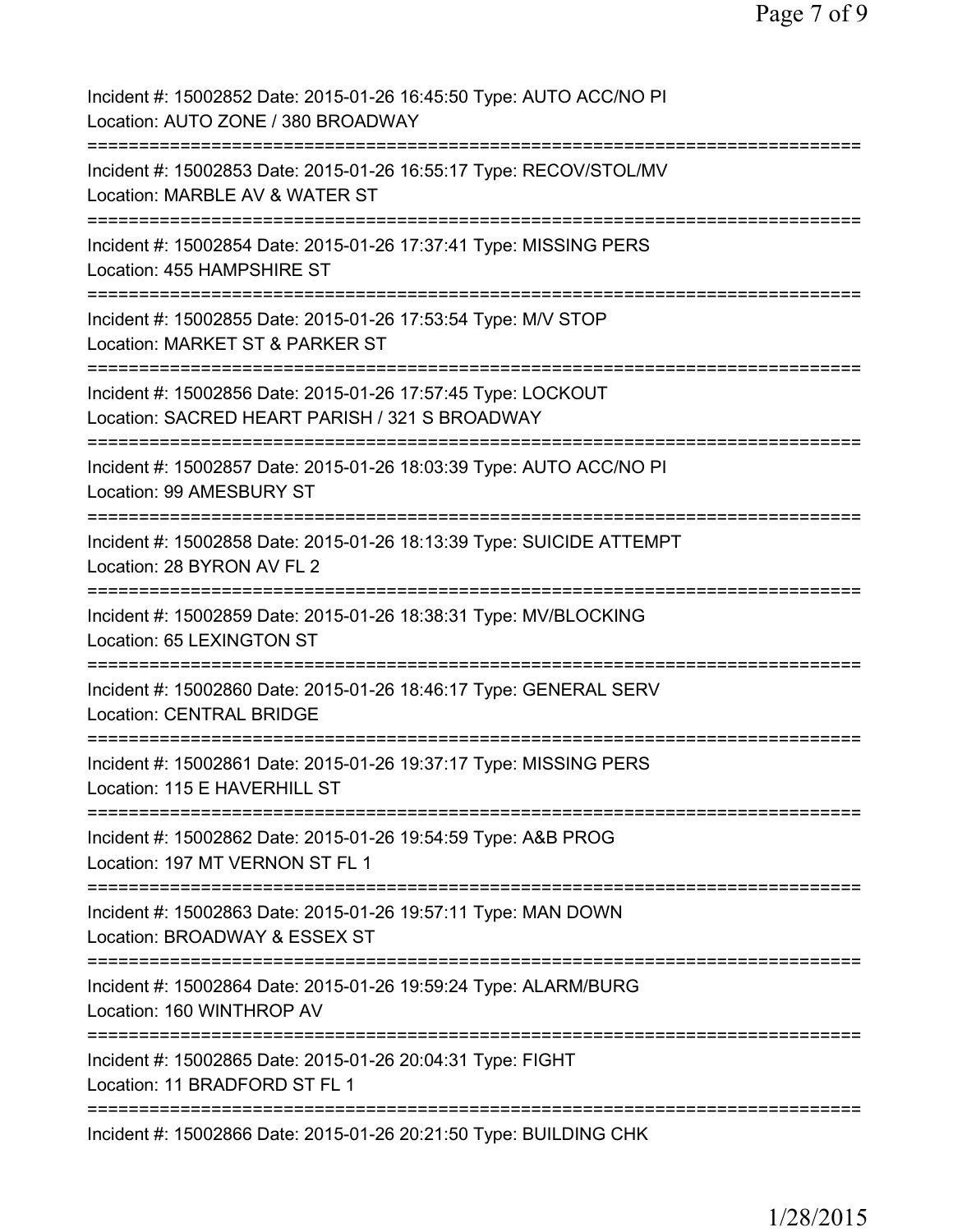Location: 29 STATE ST =========================================================================== Incident #: 15002867 Date: 2015-01-26 20:25:17 Type: MEDIC SUPPORT Location: 11 BRADFORD ST FL 1 =========================================================================== Incident #: 15002868 Date: 2015-01-26 20:45:59 Type: AUTO ACC/NO PI Location: 233 PROSPECT ST =========================================================================== Incident #: 15002869 Date: 2015-01-26 20:48:45 Type: DISTURBANCE Location: 53 SWAN ST FL 1 =========================================================================== Incident #: 15002870 Date: 2015-01-26 21:29:23 Type: B&E/PROG Location: CHARDON ST & HAMPSHIRE ST =========================================================================== Incident #: 15002871 Date: 2015-01-26 21:34:59 Type: ALARMS Location: ATHENS PIZZA + SUBS / 171 S BROADWAY =========================================================================== Incident #: 15002872 Date: 2015-01-26 21:36:02 Type: ALARM/BURG Location: SAL'S RESTURANT / 354 MERRIMACK ST =========================================================================== Incident #: 15002873 Date: 2015-01-26 21:57:04 Type: NOISE ORD Location: 65 PARK ST #9 FL 2 =========================================================================== Incident #: 15002874 Date: 2015-01-26 22:20:13 Type: TOW OF M/V Location: 10 WEARE ST =========================================================================== Incident #: 15002875 Date: 2015-01-26 22:25:36 Type: VIO CITY ORD Location: BAILEY & PARKER =========================================================================== Incident #: 15002876 Date: 2015-01-26 22:48:47 Type: DISTURBANCE Location: THE LOFT APARTMENTS / 550 BROADWAY #409 FL 4 =========================================================================== Incident #: 15002877 Date: 2015-01-26 22:56:20 Type: VIO CITY ORD Location: 205 ABBOTT ST =========================================================================== Incident #: 15002878 Date: 2015-01-26 23:19:47 Type: ALARM/BURG Location: CARON'S PACKAGE STORE / 239 BROADWAY =========================================================================== Incident #: 15002879 Date: 2015-01-26 23:21:21 Type: M/V STOP Location: MERRIMACK ST & PARKER ST =========================================================================== Incident #: 15002880 Date: 2015-01-26 23:30:06 Type: LARCENY/MV/ATTE Location: 16 ALMA ST